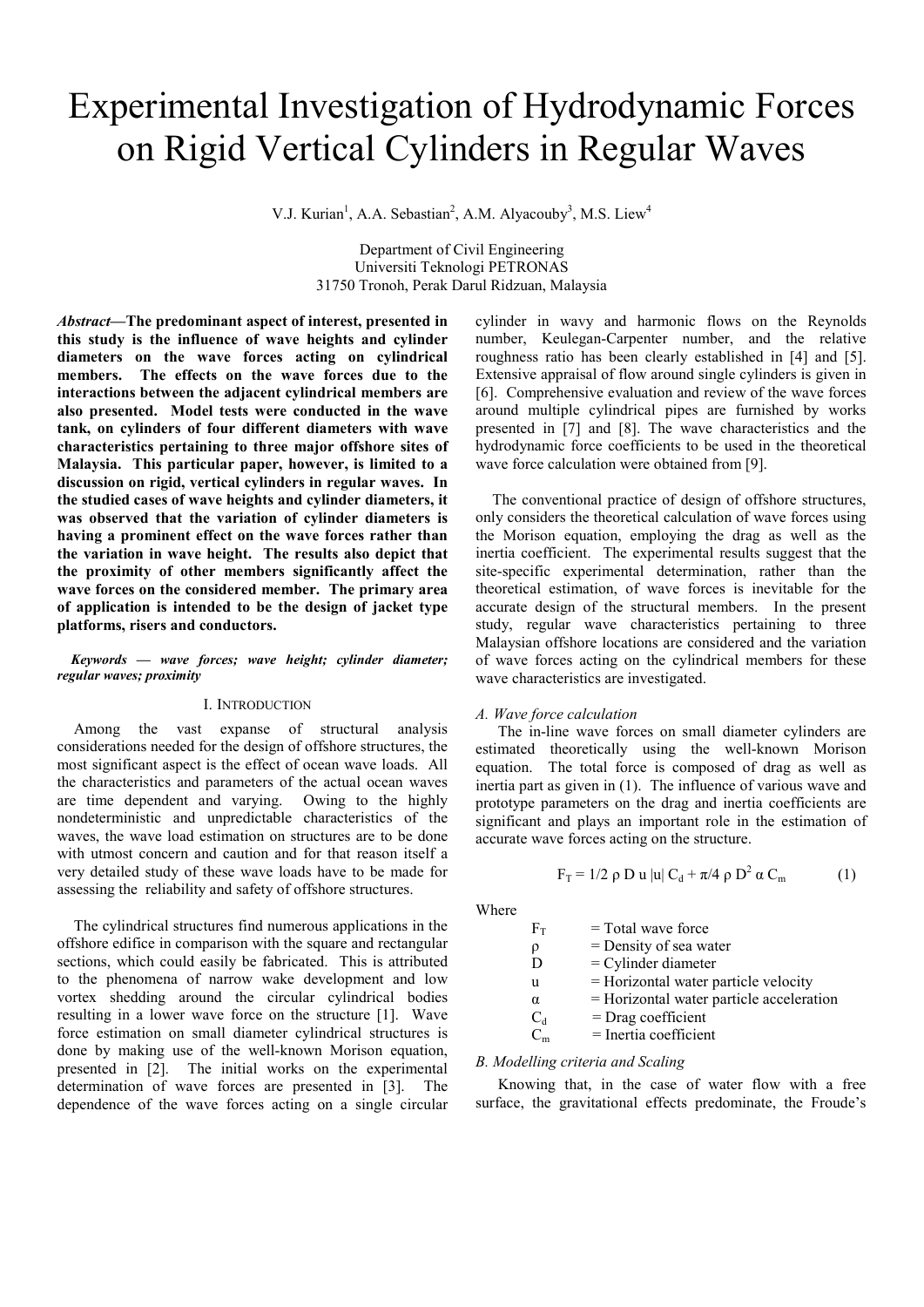scaling law was employed for the scaling of parameters [10]. A scale of 1:50 (1: $\lambda$ ) was chosen considering the relevant factors such as, water depth, wave generating capability and accuracy of measurements.

The common variables found in study of wave mechanics are identified and using Froude's law and the scale factor  $\lambda$ , the suitable multipliers to be used to obtain the prototype parameters from the model data are shown in Table I.

| TABLE I. SCALE FACTOR MULTIPLIERS |  |
|-----------------------------------|--|
|                                   |  |

| <b>Variable</b>       | Unit             | <b>Scale factor</b> |
|-----------------------|------------------|---------------------|
| Wave Height           | L                | λ                   |
| <b>Wave Period</b>    | T                | √λ                  |
| Wave Force            | $ML T-2$         | $\lambda^3$         |
| Wave Length           | L                | λ                   |
| Particle Velocity     | $L T-1$          | Jλ.                 |
| Particle Acceleration | L T <sup>2</sup> |                     |

## II. EQUIPMENTS AND METHODOLOGY

The experimental determination of wave forces on the model cylinder specimens are made by conducting wave tank tests for different site-specific wave characteristics.

## *A. Load Cells*

Since the wave forces acting on the model test cylinders are of less magnitude, very sensitive and accurate load cells were designed and fabricated exclusively for the present study. The design details of the load cell were published in an earlier paper [11]. The material properties of the fabricated load cells are given in Table II.

| Material Used                   | Aluminum-6061 |
|---------------------------------|---------------|
| <b>Material property</b>        | Value         |
| Mass Density ( $kg/m3$ )        | 2710          |
| Yield Strength (MPa)            | 275           |
| Ultimate Tensile Strength (MPa) | 310           |
| Young's Modulus (GPa)           | 68.9          |
| Poisson's Ratio                 | 0.33          |

Shear Modulus (GPa) 25.9

TABLE II. MATERIAL PROPERTIES OF FABRICATED LOAD CELL

 Fabricated load cells of dimensions 0.10 m X 0.05 m X 0.03 m is shown in Fig. 1. It is provided with four screw holes at both the top and bottom faces for the purpose of bolting cross-beams and the test cylinders. One face of the load cell is provided with four strain gauges, which again is connected to suitable data loggers for the recording of wave forces.



Fig. 1. Fabricated load cell

#### *B. Wave Tank and Model Cylinder Specifications*

Model tests were performed in the wave tank of Universiti Teknologi PETRONAS, Perak, Malaysia, which is 22m long, 10m wide and 1.5m deep. The wave generator consists of sixteen individual paddles that could generate waves propagating in different directions. Other components that are integrated in the wave tank tests are the wave probes, strain gauges and the specially fabricated load cells. Unidirectional, regular waves with maximum model wave height and maximum model time period of 0.17 m and 1.27 s respectively are studied. The wave tank facility of UTP is shown in Fig.2.



Fig. 2. Wave tank facilities - Wave generator

 The test specimens are cylindrical pipes of wet length 0.95 m, made from standard polyvinyl chloride (PVC), with specifications as given in Table III.

| <b>TABLE III. CYLINDER SPECIFICATIOS</b> |  |  |
|------------------------------------------|--|--|
|------------------------------------------|--|--|

| Specification      | Value          |                    |  |
|--------------------|----------------|--------------------|--|
|                    | Model diameter | Prototype diameter |  |
| Diameters used (m) | 0.026          |                    |  |
|                    | 0.032          | . .6               |  |
|                    | 0.042          |                    |  |
|                    | 0.048          |                    |  |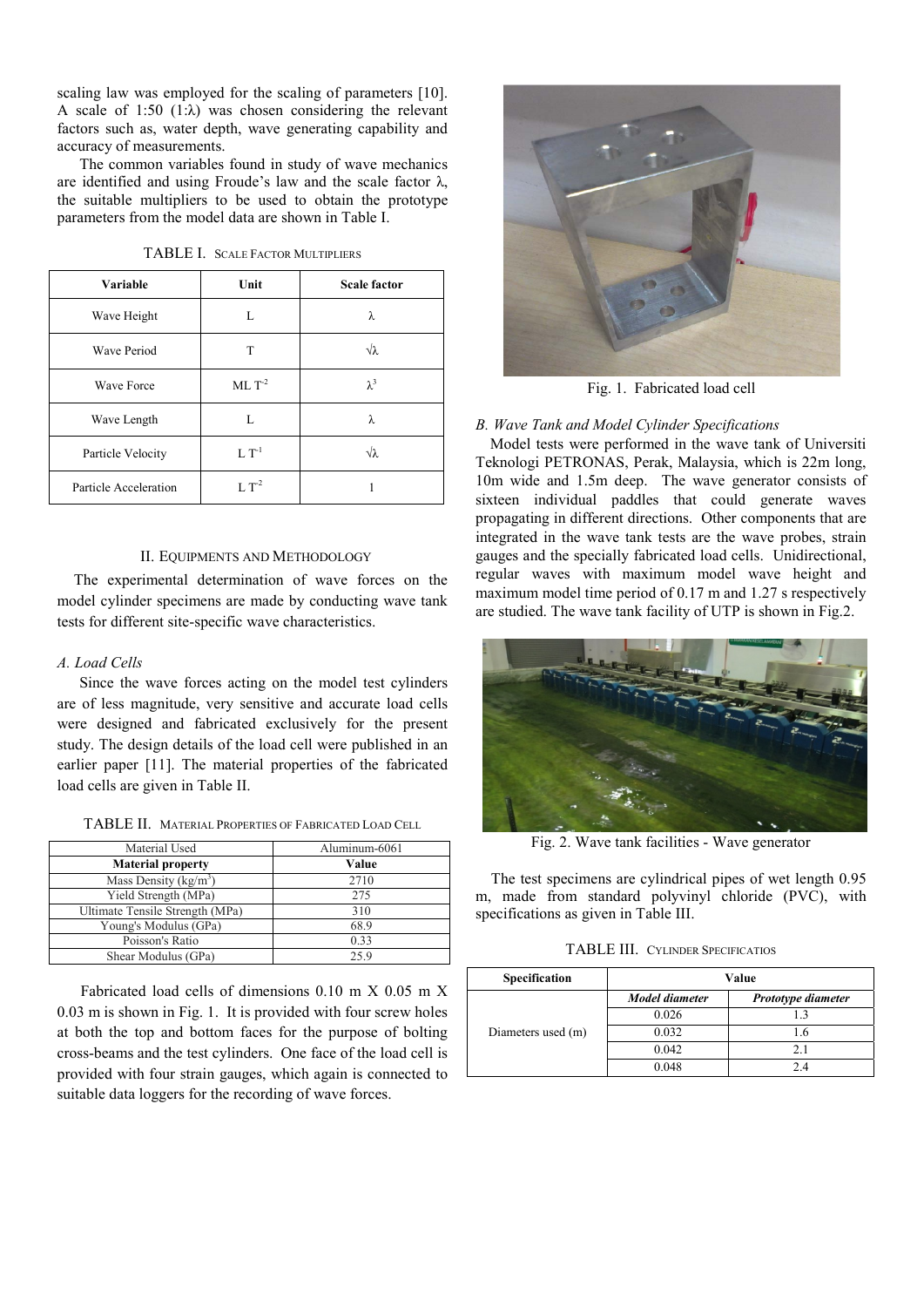Wave characteristics pertaining to Peninsular Malaysia Operation, Balingian basin and Baram Delta are considered for the present study and are given in Table IV. A scaled water depth of 50 m is used at all locations for the study.

| <b>Model Wave</b><br>Height (m) | <b>Prototype wave</b><br>height (m) | <b>Model Time</b><br>period<br>(S) | <b>Prototype Time</b><br>period (S) |
|---------------------------------|-------------------------------------|------------------------------------|-------------------------------------|
| 0.169                           | 8.44                                | 1.18                               | 8.34                                |
| 0.130                           | 6.5                                 | 1.26                               | 8.90                                |
| 0.116                           | 5.8                                 | 1.27                               | 8.98                                |

TABLE IV. MODEL & PROTOTYPE WAVE CHARACTERISTICS

To find the influence of wave heights and cylinder diameters on the wave forces on the offshore structural members, four cylinders with specifications as presented in Table III are used. Wave forces on each of the cylinders are recorded individually corresponding to the three of the wave characteristics as given in Table IV.

Furthermore, to study the variation of wave forces on the structures due to the presence of another member in its proximity, a tandem cylinder configuration with two cylinders of the same diameters as shown in Fig. 3 is studied. The wave forces on each of the cylinders were recorded. In both the cases of individual & multiple cylinders, the rms value of the prototype wave forces are tabulated along with the cylinder diameters and the wave heights as well.



Fig. 3. Two-cylinder configuration

## III. RESULTS AND DISCUSSION

In this section, the linear response of the specially fabricated load cells is presented at the outset. A comparison of the experimental and theoretical wave forces are furnished thereafter. The variations of wave forces (root mean square value) with change in wave heights and cylinder diameters are endowed. Also, the influence of the presence of a cylinder in proximity to another, on the wave forces are studied and presented.

## *A. Linear response of the fabricated load cell*

Specially fabricated load cells are used for the wave force measurements. Calibration of the load cells were done by applying loads of magnitude 5 N and 15 N. The linear relation of the recoded forces, as shown in Fig. 4, with the actual applied loads depicts the flawless design and fabrication of the used load cells.



Fig. 4. Linear response of fabricated load cell

## *B. Experimental and theoretical wave force comparison*

A comparison of the theoretical and experimental time series of the wave force variation at a wave height  $H = 5.8$  m for  $D = 2.1$  m, is as shown in Fig. 5. As can be clearly observed from the plot, the theoretical force calculation is greatly over predicting the actual wave forces. In the present case considered, the theoretical force calculation resulted in an average of 80 kN extra load on the single cylinder considered, depicting the significance of site specific experimental wave force estimation.



Fig. 5. Force time series

## *C.Variation of wave forces with wave heights*

## • *Individual cylinders*

Cylinders of prototype diameter,  $D = 2.1$  m & 2.4 m, were tested in waves, individually (one at a time). The rms values of the forces acting on the cylinders are tabulated in Table V.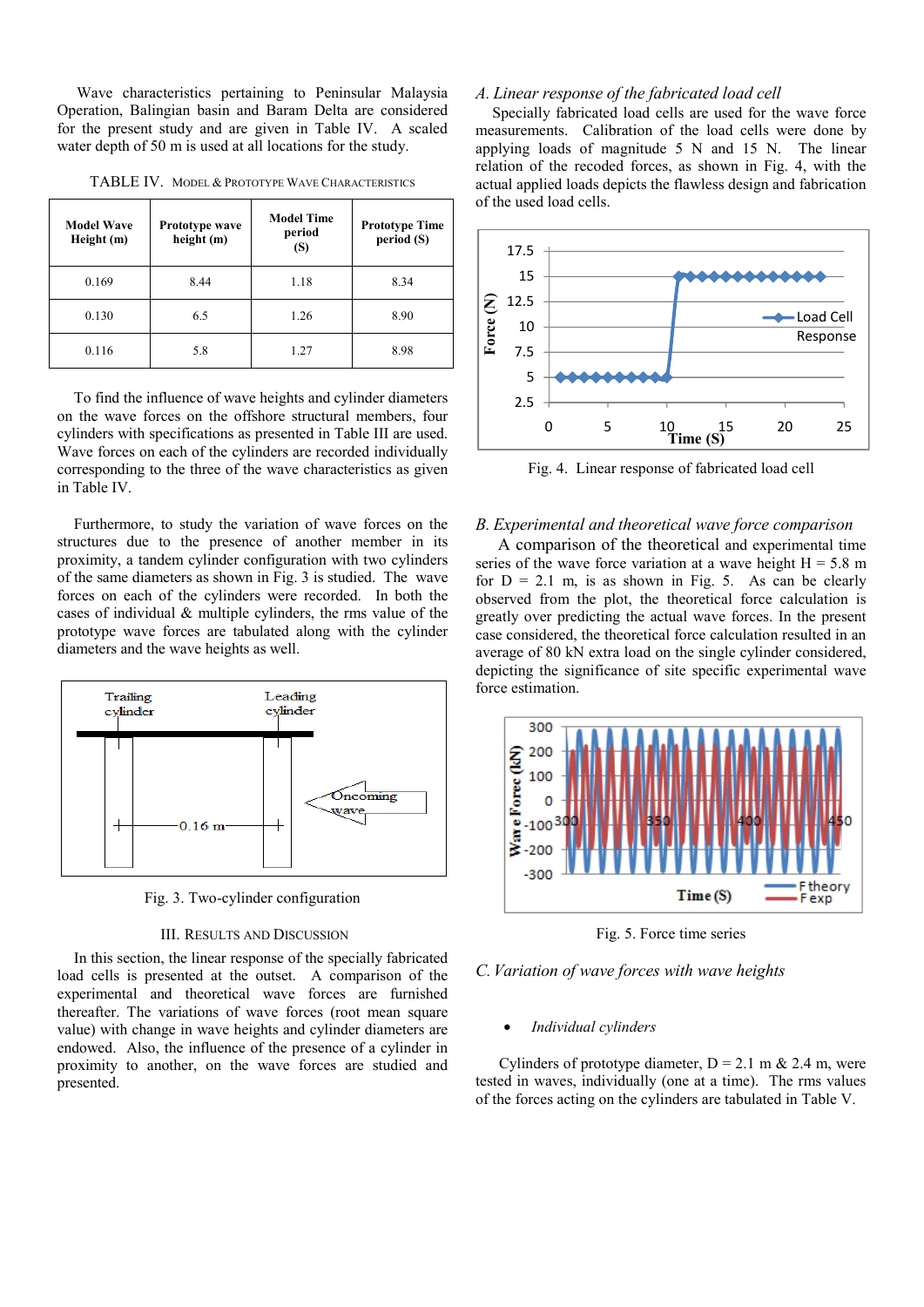TABLE V. WAVE FORCE VARIATION FOR SINGLE CYLINDER

| Wave Height (m) | Wave force (kN) acting on: |             |
|-----------------|----------------------------|-------------|
|                 | $D = 2.1 m$                | $D = 2.4 m$ |
| 8.44            | 266.0                      | 403.9       |
| 6.5             | 228.6                      | 355.6       |
| 5.8             | 210.6                      | 301.7       |

 These forces were plotted against the wave heights pertaining to each location (Fig.6). There is an increasing trend for the wave forces recorded on both the cylinders with the increase in the wave heights, as shown in Fig. 6. An increase in wave force of  $34\%$  for D = 2.4 m and  $26\%$  for D = 2.1 m is recorded when wave heights was increased from 5.8 m to 8.44 m.



Fig. 6. Variation of wave forces with wave heights

## • *Multiple cylinders*

A cylinder configuration as shown in Fig. 3 is studied. The wave forces acting on leading as well as trailing cylinders for the two diameters considered are given in Table VI.

| Wave<br>Height | Wave force (kN) acting on<br>$D = 2.1$ m: |                             | Wave force (kN) acting on<br>$D = 2.4$ m: |                             |
|----------------|-------------------------------------------|-----------------------------|-------------------------------------------|-----------------------------|
| (m)            | <b>Leading</b><br>Cylinder                | <b>Trailing</b><br>Cylinder | Leading<br>Cylinder                       | <b>Trailing</b><br>Cylinder |
| 8.44           | 222.5                                     | 222.0                       | 375.5                                     | 389.5                       |
| 6.5            | 184.2                                     | 193.8                       | 370.0                                     | 394.6                       |
| 5.8            | 163.0                                     | 172.8                       | 313.8                                     | 335.6                       |

TABLE VI. WAVE FORCE VARIATION FOR MULTIPLE CYLINDERS

For a given wave height, the wave forces recorded on both the leading as well as trailing cylinders were close to each other with a maximum variation of 7%, as can be observed from the tabulated data.

For  $D = 2.1$  m, the wave force on leading cylinder increases by 37% & that on trailing cylinders increases by 29%, when wave height was increased from 5.8 m to 8.44 m. Corresponding increases in the wave forces were 20 % and 16% in the case of  $D = 2.4$  m. The variation of wave forces with wave heights, on the cylinders in the studied configuration is given in Fig. 7 and Fig. 8.



Fig. 7. Variation of wave forces on leading  $&$  trailing cylinders with wave heights, for D=2.1m



Fig. 8. Variation of wave forces on leading & trailing cylinders with wave heights, for D=2.4m

## *D.Variation of wave forces with cylinder diameters*

• *Individual cylinders* 

The wave forces acting on cylinder with  $D = 1.6$  m is greater than that acting on the cylinder with  $D = 1.3$  m for all the wave heights considered. The wave forces acting on both the cylinder diameters for different wave heights considered are given in Table VII.

 Also, it was found that the percentage increase in wave force is the highest for a wave height of 8.44 m, when cylinder diameter is increased from  $D = 1.3$  m to  $D = 1.6$  m as tabulated below.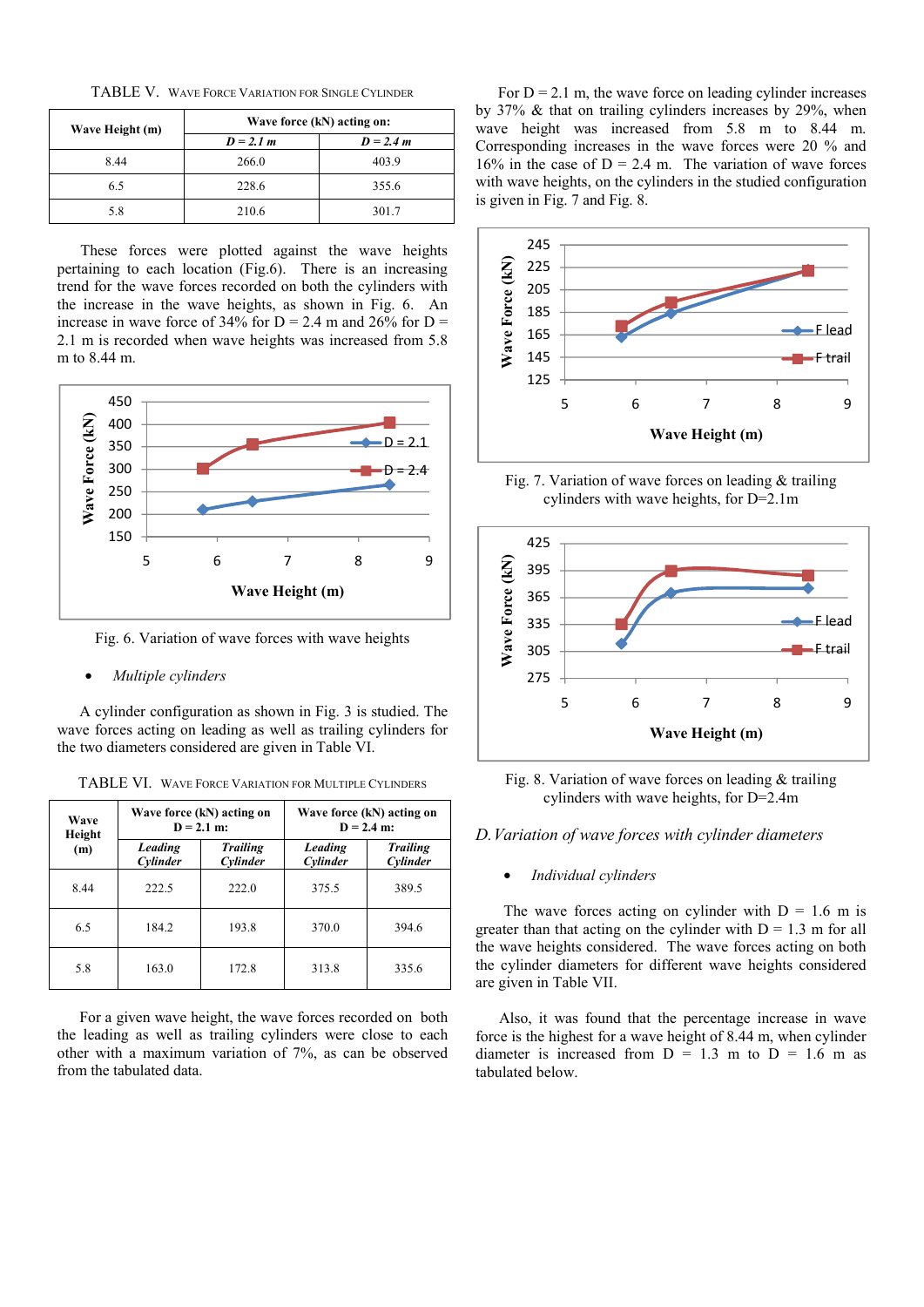TABLE VII. WAVE FORCE VARIATION FOR SINGLE CYLINDERS

| <b>Wave Height</b><br>(m) | Wave Force (kN) on : |             | Increase in<br>wave force |
|---------------------------|----------------------|-------------|---------------------------|
|                           | $D = 1.3 m$          | $D = 1.6 m$ | (%)                       |
| 8.44                      | 149.77               | 208.4       | 39.15                     |
| 6.5                       | 135.59               | 183.5       | 35.33                     |
| 5.8                       | 104.07               | 136.2       | 30.87                     |

## • *Multiple cylinders*

The variations of wave forces acting on the leading as well as the trailing cylinders are presented in Table VIII and Table IX. The percentage increase of the forces with the increase in diameter is also presented.

TABLE VIII. WAVE FORCE VARIATION FOR LEADING CYLINDERS

| <b>Wave Height</b><br>(m) | Wave Force (kN) on leading<br>cylinder: |             | Increase in<br>wave force $(\% )$ |
|---------------------------|-----------------------------------------|-------------|-----------------------------------|
|                           | $D = 1.3 m$                             | $D = 1.6 m$ |                                   |
| 8.44                      | 125.1                                   | 195.5       | 56.28                             |
| 6.5                       | 118.7                                   | 187.3       | 57.79                             |
| 5.8                       | 98.1                                    | 156.9       | 59.94                             |

TABLE IX. WAVE FORCE VARIATION FOR TRAILING CYLINDERS

| <b>Wave Height</b><br>(m) | Wave Force (kN) on trailing<br>cylinder: |             |       |  | <b>Increase in</b><br>wave force $(\% )$ |
|---------------------------|------------------------------------------|-------------|-------|--|------------------------------------------|
|                           | $D = 1.3 m$                              | $D = 1.6 m$ |       |  |                                          |
| 8.44                      | 140.2                                    | 197.6       | 40.94 |  |                                          |
| 6.5                       | 119.2                                    | 195.8       | 64.26 |  |                                          |
| 5.8                       | 101.4                                    | 170.5       | 68.14 |  |                                          |

From the data presented in Table VII, Table VIII and Table IX, it was found that a maximum increase of 68% and a minimum increase of 31% were observed in the wave forces when the diameter was changed from  $D = 1.3$  m to  $D = 1.6$ m. From Table V and Table VI, the corresponding increases when the diameter were changed from  $D = 2.1$  m to  $D = 2.4$  m

were calculated as, 104% and 43%. Combining the data from all the tabulations made, it can be observed that a maximum increase of 231% and a minimum increase of 162% were observed in the wave forces when the diameter was changed from  $D = 1.3$  m to  $D = 2.4$  m.

With the increase of cylinder diameter from 1.3 m to 1.6 m, the average wave force on the leading cylinder increases by 58% and that on the trailing cylinder increases by 56%. It should be noted that the corresponding force increase for the single cylinders was only 36%, showing the existence of neighboring cylinders significantly modifies the wave forces.

## IV. CONCLUSIONS

The study reported in this paper is a part of an investigation for the determination of site-specific hydrodynamic force coefficients to be used in the Morison equation. The major conclusions emerged from the present study are:

- The theoretical calculation overestimates the wave force values on the cylinders in comparison with the experimental wave forces.
- For the range of wave heights and cylinder diameters considered, the variation of diameters is having a greater effect on the wave forces rather than the variation of wave heights.
- The presence of neighboring cylinders significantly modifies the wave forces acting on the cylinders.
- In the two-cylinder configuration studied, the wave forces acting on the leading as well as the trailing cylinder are close to each other, for a given diameter, when the wave heights are varied.

#### **REFERENCES**

- [1] B.M. Sumer and J. Fredsoe, "Hydrodynamics around cylindrical structures," in Advanced Series in Coastal Engineering, Vol. 12, Chap. 4, 1999, pp. 123-201.
- [2] F.R. Morison, M.P. O'Brien, J.W. Johnson, and S.A. Shaaf, "The forces exerted by surface waves on piles," Transactions AIME, Vol. 189,1950, pp. 149- 154.
- [3] D.C. Cotter and S.K. Chakrabarti, "Wave force tests on vertical and inclined cylinders," Journal of Waterway. Port. Coastal and Ocean Engineering, ASCE, Vol. 110, 1984, pp. 1-14.
- [4] G. H. Keulegan and L.H. Carpenter, "Forces on cylinders and plates in an oscillating fluid," Journal of Research, National Bureau of Standards, Vol. 60, No. 5, 1958, pp: 423-440.
- [5] S. K. Chakrabarti, "Wave force on small structures", in Hydrodynamics of offshore structures*,*  Computational Mechanics Publications, Ch. 6, 1987, pp. 168*–*170.